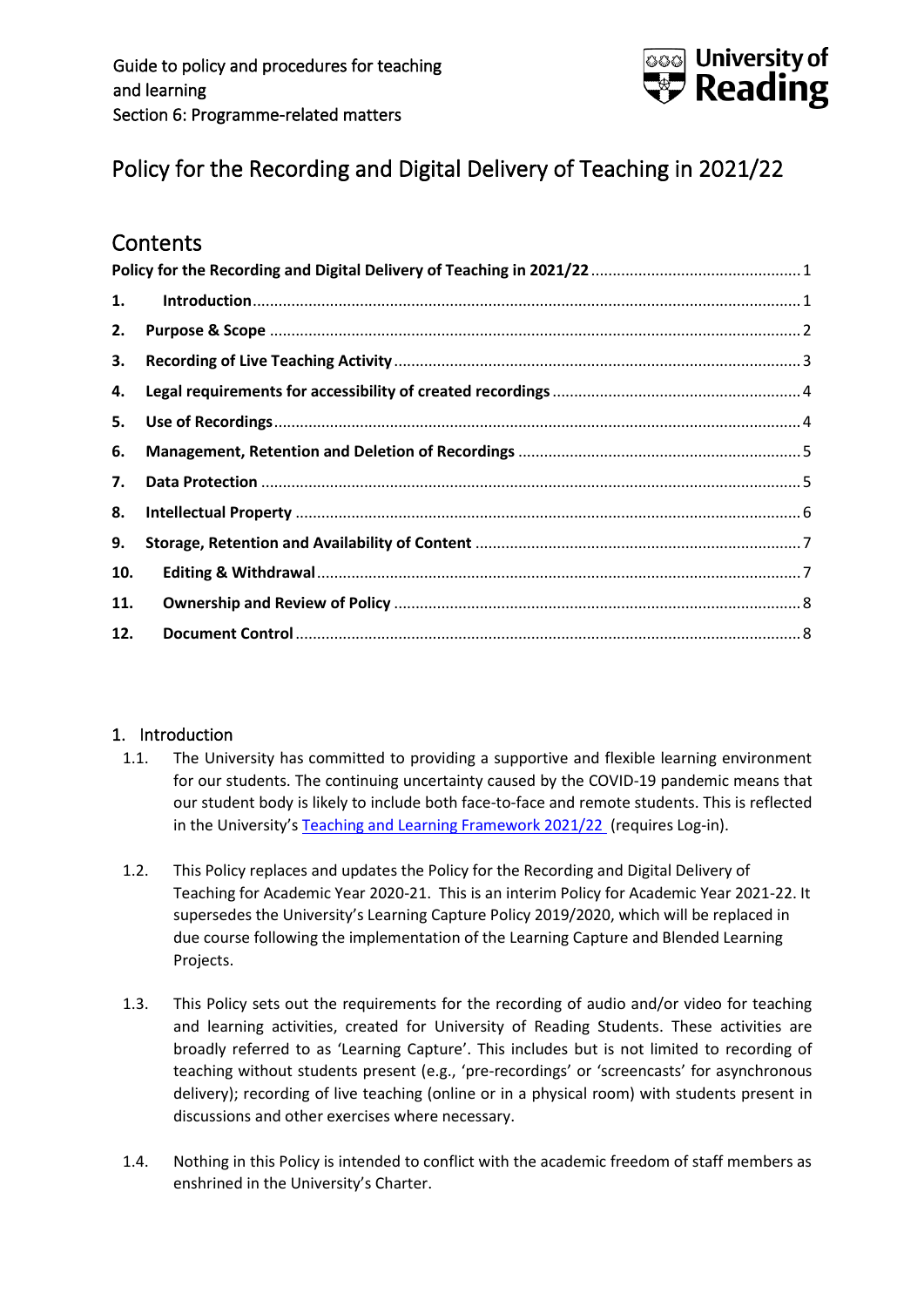1.5. The expectation is that this Policy will be followed by all staff engaged in teaching and learning. Contacts for advice and guidance can be found within Section 12.

#### <span id="page-1-0"></span>2. Purpose & Scope

- 2.1. The purpose of this Policy is to ensure there is a consistent, responsible approach to all Learning Capture activities by University of Reading staff members, taking into account the pedagogical, legal, accessibility, intellectual property and data protection aspects. It aims to provide clarity on the rights and expectations of the University, its staff and students, and third parties.
- 2.2. All Learning Capture teaching and learning activity conducted by University of Reading staff members should be considered in scope of this Policy, which will be in effect up to and including its review as detailed in section 11.
- 2.3. The specific and overarching minimum expectations are:
	- (a) Recording of teaching without students present (e.g., 'pre-recordings' or 'screencasts'):

Where these recordings are necessary for the asynchronous delivery of core content (that would normally be delivered through large lectures or similar sessions with limited interactivity) in accordance with the University's 2021/22 Teaching and Learning Framework, staff members must create recordings unless there is a pedagogic, professional or legal reason for not doing so, which is approved by the relevant Teaching and Learning Dean.

(b) Recordings of live teaching:

Staff members are strongly encouraged to record staff-led presentation-style elements (or parts) of live sessions where possible and where appropriate. Staff members should determine when it is appropriate or inappropriate to record live teaching in line with the legal considerations and practical steps to ensure compliance with these can be observed (see Section 3 of this Policy). It is at the discretion of relevant teaching staff whether to record more interactive and participatory elements of live sessions, where the legal considerations and practical steps described in Section 3 can be harder to manage effectively, and in the context of other considerations such as students potentially being more reluctant to contribute.

(c) Under the Equality Act 2010, the University has a statutory duty to make reasonable adjustments for disabled students to enable them to fully access material provided as part of their programme. Appropriate reasonable adjustments will be detailed in a student's Individual Learning Plan where applicable. Staff members may be required to record some teaching and learning activities that would not otherwise be recorded, or to provide other material in an alternative accessible format as a reasonable adjustment on request of the student or where advised this is necessary by the Disability Advisory Service. Students may be permitted to make an audio recording of a live teaching session with their own device. This is explained further in the [Student Policy for Recording of Online Teaching and Learning.](http://www.reading.ac.uk/web/files/qualitysupport/Student_Policy_Recording_of_Online_Teaching_and_Learning_Activity_2021-22.pdf)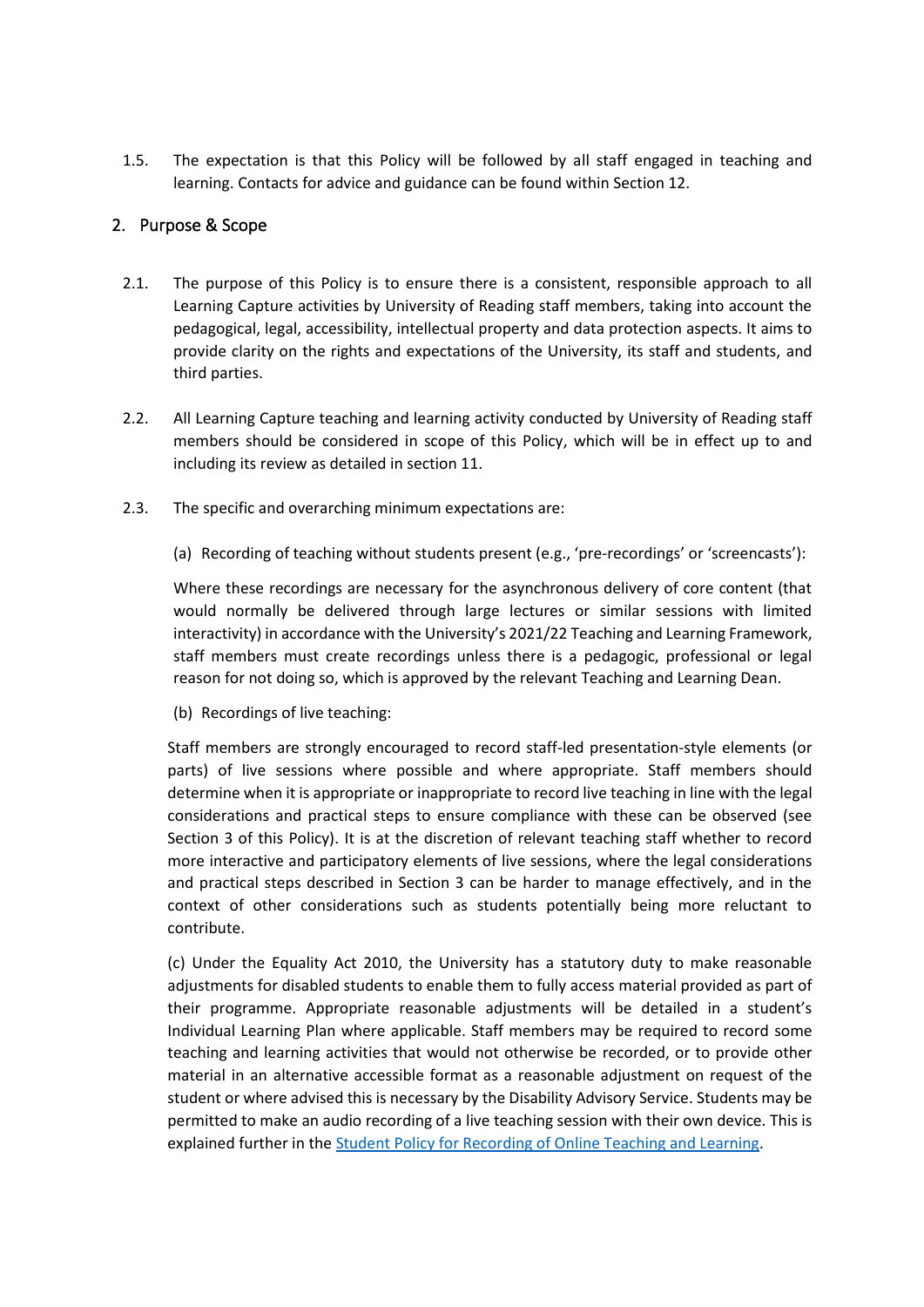(d) Staff members must adhere to the legal requirements for the accessibility of created recordings (see Section 4).

- 2.4. This Policy applies to video and audio recordings or live online sessions of teaching and learning activities made by staff members, which will be made available to students only via University approved systems for educational purposes. The University recognises that video/audio may be made using a variety of mediums, including where deemed necessary, the use of personally owned devices. Personal devices should only be used in instances where it is unavoidable and absolutely necessary and where University-issued technology or devices cannot be used for good reason, such as where staff are working remotely and do not have access to a University device. All video/audio will be subject to adherence to [University](http://www.reading.ac.uk/imps-FOIA-pubscheme-polsandprocs.aspx)  [Policies,](http://www.reading.ac.uk/imps-FOIA-pubscheme-polsandprocs.aspx) and in the event that personally-owned device use is warranted, this will be subject to specific requirements within the University [Bring Your Own Device Policy.](http://www.reading.ac.uk/web/files/imps/Bring_Your_Own_Device_Policy_V.1.1_2019_10.pdf)
- 2.5. Failure of staff members to follow this Policy may result in disciplinary action.

#### <span id="page-2-0"></span>3. Recording of Live Teaching Activity

- 3.1. Live teaching sessions can include, but are not limited to, presentations by the lecturer; participatory activities between students; discussion between staff/students. Recording live teaching sessions, whether online or in-person, brings additional data protection law obligations, largely due to the increased element of student participation and student/staff interaction. Students value being able to review and revisit recordings of live teaching for revision and clarification. Some students may also report anxiety and concerns about being recorded, which can affect student participation in live teaching if it is being recorded. Therefore, staff members should consider when it is not appropriate to record, a session, or part of the session. Reasons include but are not limited to when:
	- a) sensitive or confidential information is being, or is likely to be, shared.
	- b) the session includes, or is likely to include, significant student participation and discussion. Where this is the case, consider if it is possible to only record the sections which do not include student participation and discussion. It is recognised that some sessions will necessarily include significant student participation and discussion throughout, where it is not possible to separate from non-participatory content. Where this is the case, providing there is value in the recording being made, this is accepted.
	- c) the nature of the session activity means that the recording would not be useful to students.
- 3.2. Staff members must make it clear to students that recording is taking place but do not need to seek consent. The University is a Public Body as defined within data protection laws. The University has core 'public tasks' to deliver teaching and research. These are tasks that we are necessarily required to undertake and therefore are not reliant on the 'consent' of individuals that are involved in those activities, as consent may not be freely given, appropriate or within the student's control.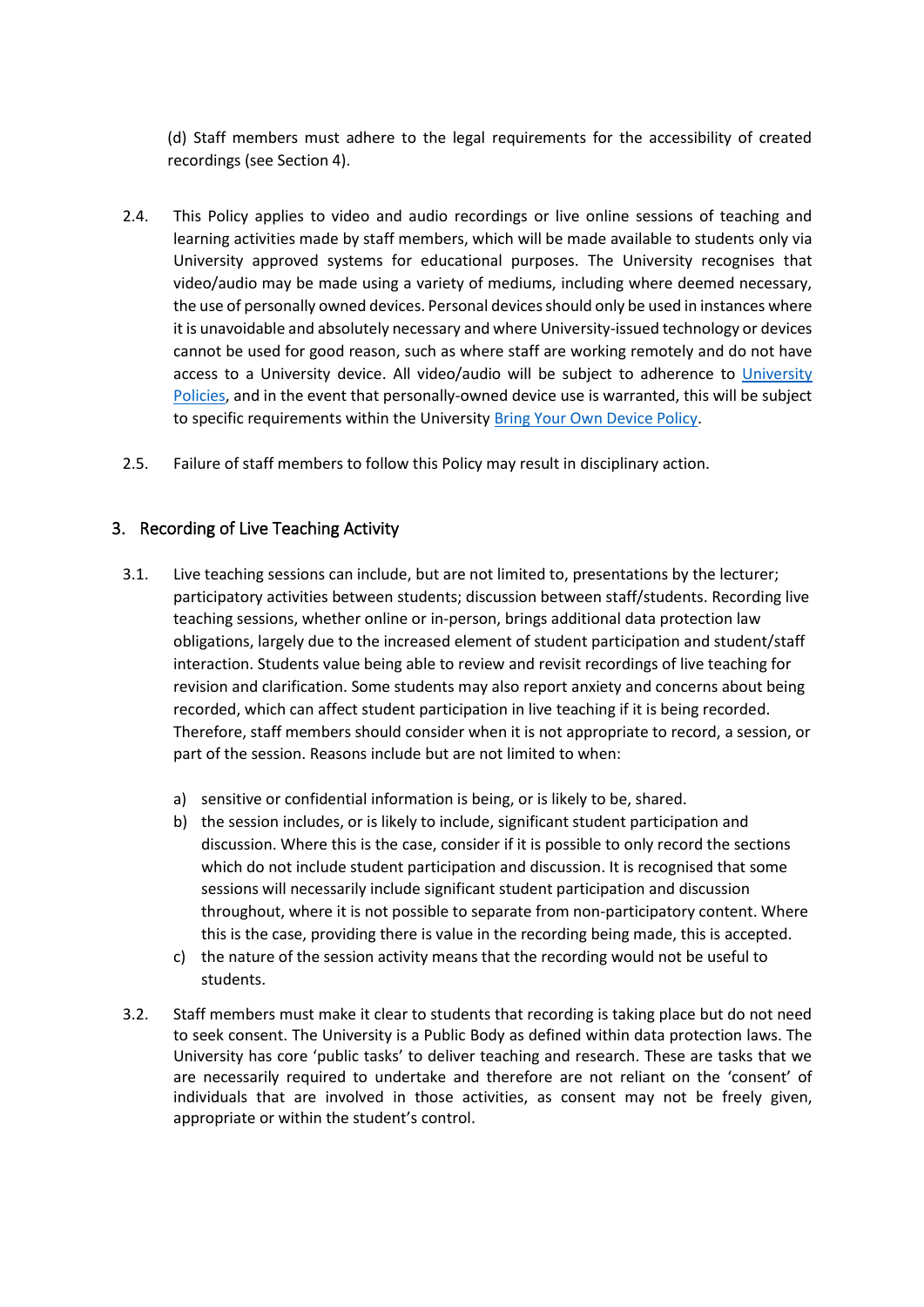3.3. For online live teaching, staff must only record, upload and publish via the following approved platforms to ensure access is only for authorised staff members and students, and compliance with accessibility requirements is met (see Section 4):

- Microsoft Teams Meeting and Stream

- Blackboard Collaborate (content must be uploaded to Microsoft Stream to ensure the accessibility requirements in section 4 can be met)

- Other systems where their use has been approved by the Design Authority Group (DAG). Please discuss with your DTS Business Partner

3.4. Recordings should be made available for use by the cohort of students registered on the relevant module at the time of the content being captured, or individuals within the cohort as appropriate.

# <span id="page-3-0"></span>4. Legal requirements for accessibility of created recordings

- 4.1 All recordings (and the content within those recordings) need to meet the legal requirements set out by the Public Sector Bodies (Websites and Mobile Applications) Accessibility Regulations 2018.
- 4.2 All pre-recorded audio/video content must be accompanied by a transcript or captions to meet accessibility and Equality Act requirements. This is why staff must only upload and publish to the following approved platforms:
	- Microsoft Stream
	- Other systems where their use has been approved by the Design Authority Group (DAG).
- 4.3 Recordings of live teaching that are likely to be made available for more than 14 days will be deemed to be 'pre-recorded' content and the above requirement for a transcript or captions will apply.
- 4.4 Further guidance will be made available to staff to enable them to create teaching and learning materials that meet accessibility requirements.

#### <span id="page-3-1"></span>5. Use of Recordings

- 5.1. Recordings will not be used for performance monitoring of staff members. Recordings may be called upon in the form of evidence during the investigation of formal complaints or misconduct proceedings. Recordings of assessment may be required for internal and external verification purposes but will only be shared with those that strictly require access for the purposes of marking or verification unless agreed otherwise with the student.
- 5.2. Recordings should not be repurposed for use in a way for which they were not intended at the time of recording. Copying and distribution of recordings should only be done in accordance with this Policy, and recordings in scope must only be made available to students for educational purposes. Recordings must not be published on any platforms that are not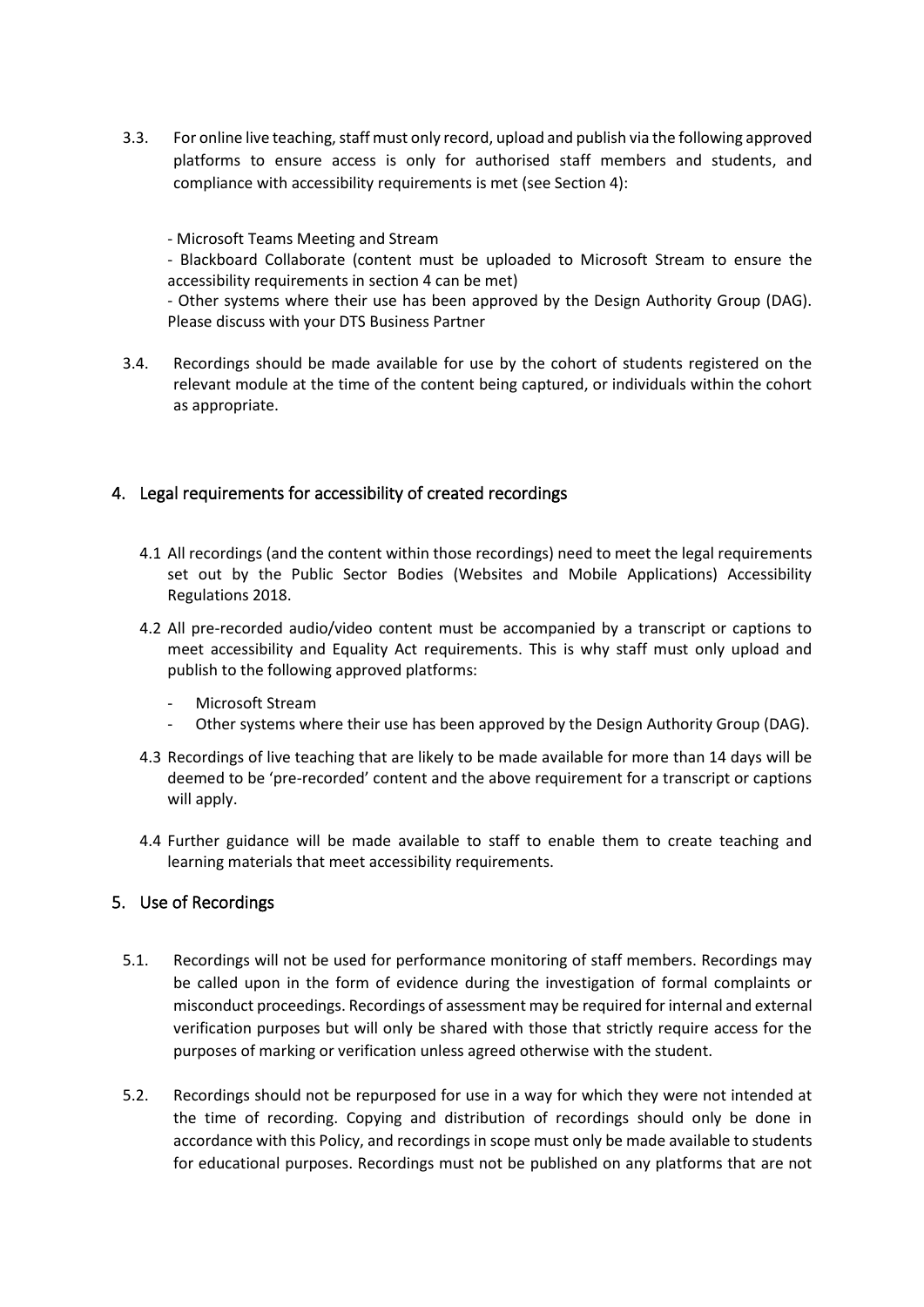approved by the University. For example, recordings must not be uploaded to YouTube, Social media or other publicly available platforms without prior approval, as per section 5.3. Advice and requirements for any content placed on external platforms *prior to September 2020* can be requested from School Directors of Teaching and Learning (SDTL's).

- 5.3. Except where authorised in advance by the Pro-Vice-Chancellor (Education and Student Experience), or their delegate, and for pre-recorded materials otherwise authorised by a Pro-Vice-Chancellor for external dissemination, recordings of University teaching and learning activities by staff members for University of Reading students are not for public consumption by any means, whether on the web or otherwise. The University will not make commercial use of teaching and learning recordings without the written permission of the staff member who was recorded.
- 5.4. Upon leaving employment at the University, former employees will not be entitled to use any recordings in which the University owns Intellectual Property rights, unless the written permission of the University has first been obtained. The University will be entitled to continue to use recordings for the purposes set out in this Policy. Content that has yet to reach the retention periods specified in section 6 must be suitably reassigned to ensure they remain accessible for these periods.

# <span id="page-4-0"></span>6. Management, Retention and Deletion of Recordings

- 6.1. Recordings are subject to a retention schedule. The retention periods for different categories of recordings are listed in [the Recorded](http://www.reading.ac.uk/web/files/imps/Recorded_Content_Retention_Schedule_2021_V.2_-_final.pdf) Content Retention Schedule 2021 and any necessary variations will also be confirmed via these documents. IMPS/DTS reserve the right to carry out audits to ensure this requirement is complied with.
- 6.2. The member of staff who made and shared the recording will be responsible for ensuring relevant recordings are deleted in line with the above retention schedules and assigning this responsibility to others if they leave or move roles. Recordings should not be deleted or made unavailable to students before the end of the applicable retention period unless this has been pre-approved by the relevant School Director of Teaching & Learning.

#### <span id="page-4-1"></span>7. Data Protection

- 7.1. Any Personal Data held in recorded content will be processed in accordance with the General Data Protection Regulation (GDPR) 2016, Data Protection Act 2018 and all applicable data protection laws.
- 7.2. University staff members or third parties (including but not limited to visitors) delivering live teaching to be recorded must:
	- Consider whether recording is appropriate as outlined in section 3
	- Inform those in attendance that a recording is taking place. This can take the form of either or both of the following, as appropriate based on the accessibility needs of the audience: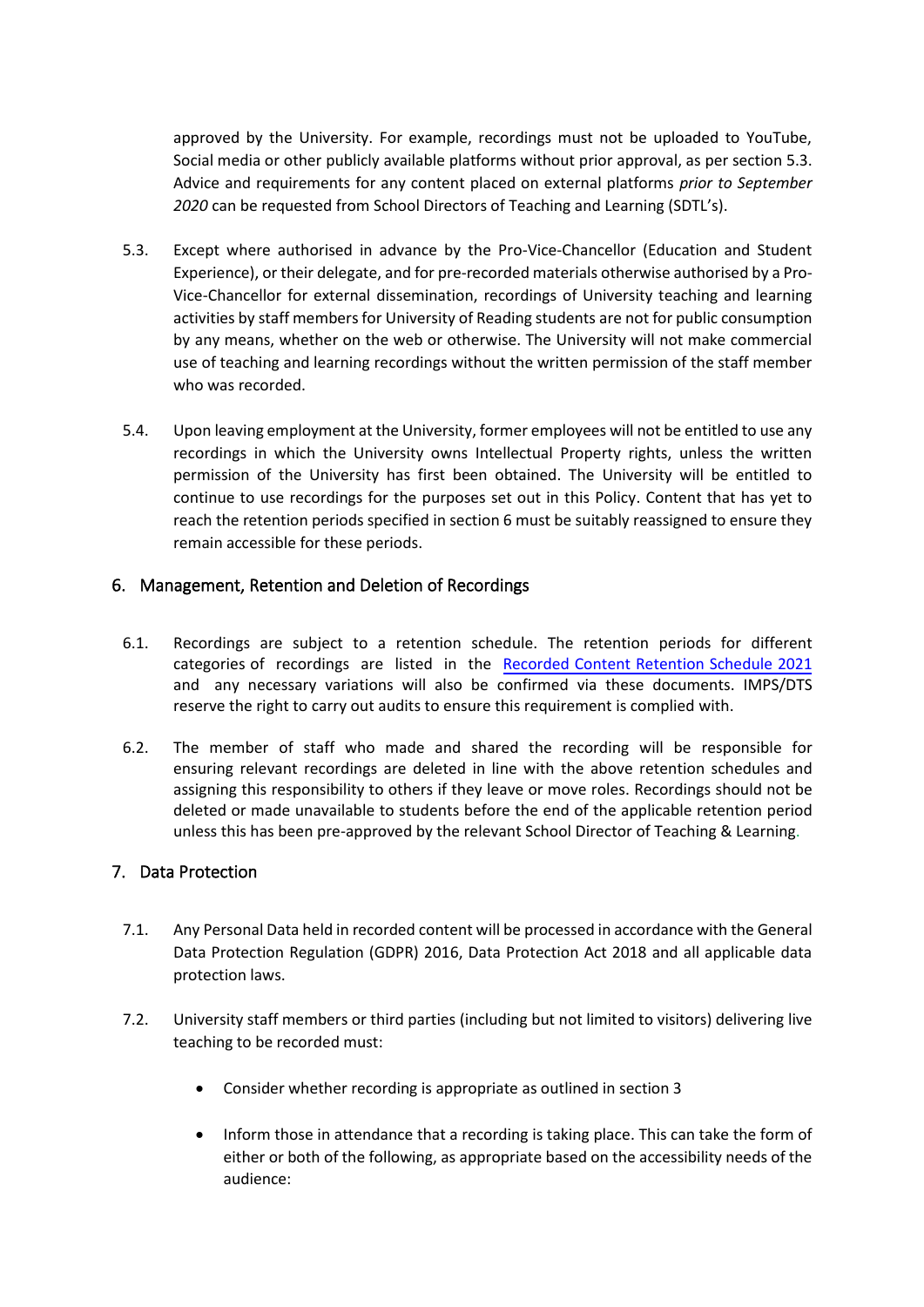- Information provided to students in advance of the session, for example via email or details on the VLE

- An announcement made at the beginning of the session to advise that recording is taking place.

- Make attendees aware of who they can contact in the School if they have a concern about being included in any recording.
- Should a student have a personal concern regarding the publication of recorded content, these should be considered prior to making available to others.
- Contact the Data Protection Officer if any attendees raise a concern or complaint relating to data protection or privacy (email: [imps@reading.ac.uk](mailto:imps@reading.ac.uk) or telephone: 0118 378 8981)

# <span id="page-5-0"></span>8. Intellectual Property

- 8.1. Staff members are reminded that unless certain exceptions listed in their employment contract apply, intellectual property created during the course of employment is owned by the University, including without limitation the copyright in any recordings that are the subject of this policy. Staff members must comply with their contract of employment and the provisions of the [Code of Practice on Intellectual Property,](http://www.reading.ac.uk/web/files/reas/CodePracticeIntellectualProperty_v2.0.pdf) including in relation to livestreamed and recorded content. It is the responsibility of individual staff members to ensure that their use of third-party copyright-protected material within Teaching and Learning materials is fair and reasonable when relying on a statutory copyright exception under UK law (a legal defence to a claim of infringement).
- 8.2. The University recognises that reliance upon applicable copyright exceptions, such as fair dealing for the purposes of illustration for instruction and fair dealing for the purposes of quotation, is fundamental to normal pedagogical practice in the physical and virtual classroom. Staff members should be aware that such exceptions enable the reasonable reuse of third-party copyright-protected content – including but not limited to text quotations, images and video clips – in circumstances that do not conflict unduly with the interests of copyright owners or the 'normal exploitation' of their work (e.g., the expectation of charging reproduction fees for commercial stock photography).
- 8.3. In the context of non-commercial teaching delivered synchronously or asynchronously via a secure, password-protected Virtual Learning Environment accessible only to students of the University who are formally enrolled on a programme of study to which the teaching relates, the unlicensed reuse of third-party copyright-protected content is unlikely to infringe as long as:
	- accompanying acknowledgement of the author/creator or the title/source is included (except where this would be impossible, for example because the work is anonymous);
	- it supports a teaching point or critique, or is quoted for a specific purpose; and
	- it is not excessive, or more than is necessary to make your point.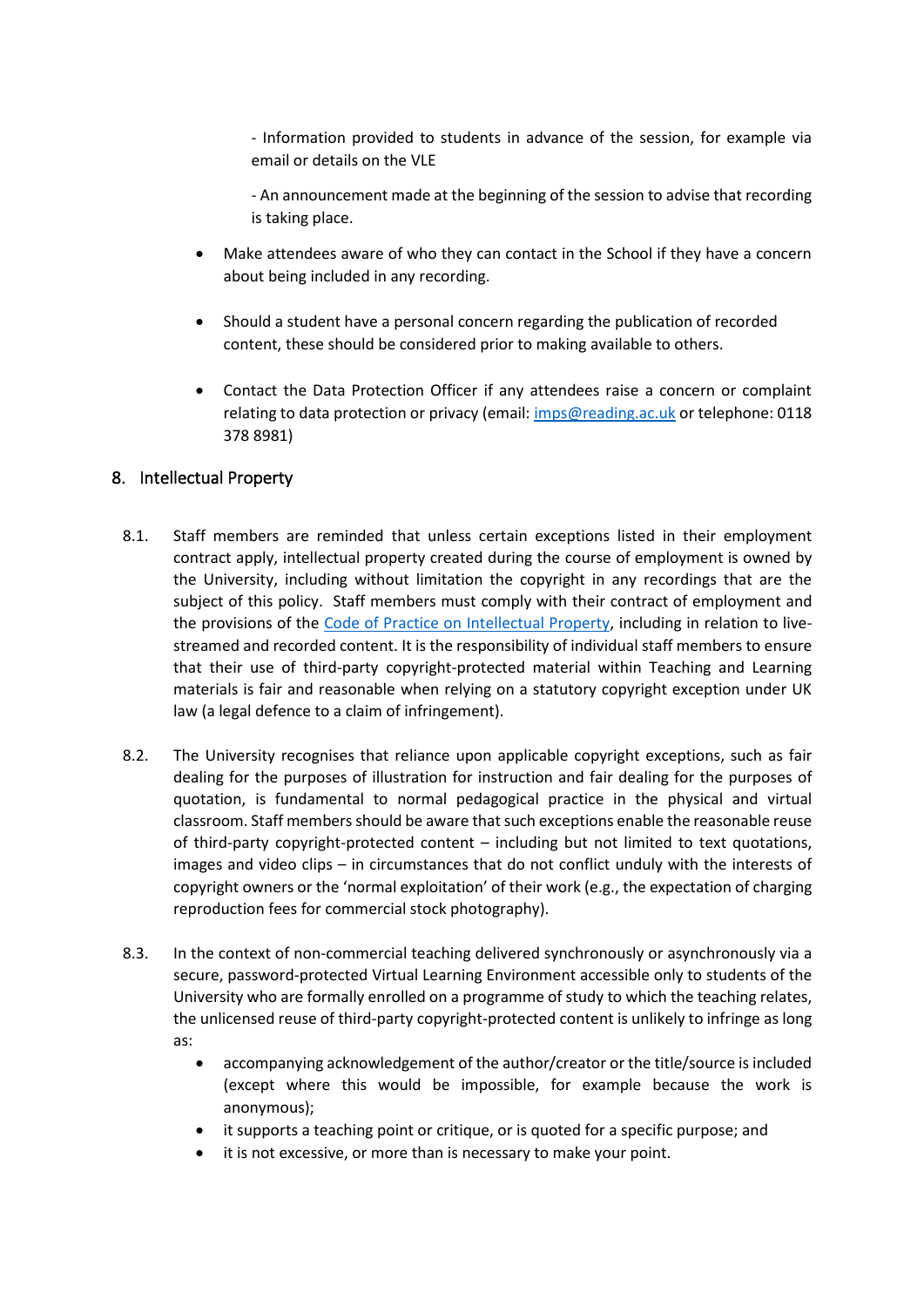- 8.4. With the exception of very short indivisible works used under the conditions specified above, the screening of entire audiovisual works must not be captured within recordings created for asynchronous delivery.
- 8.5. Where guest contributors, including students, are invited to teach or otherwise be involved in the delivery of a session, written consent must first be obtained from those individuals. It is the responsibility of the staff member who is hosting the guest contributor(s) to obtain this prior written consent and they should refer to the IMPS webpage on [Image Release Forms](https://www.reading.ac.uk/internal/imps/Copyright/ImageReleaseForms.aspx) for further detail and the relevant form. Copies of completed forms should be retained by the relevant School for the duration the recording remains available.

# <span id="page-6-0"></span>9. Storage, Retention and Availability of Content

- 9.1. Recorded content will be subject to a retention schedule. Please refer to the Retention Schedule for Recorded Content on the IMPS website (linked in section 12).
- 9.2. Recordings should not be made available for public consumption unless explicit consent has been granted by the person or persons recorded and approval has been given by the Pro-Vice-Chancellor (Education and Student Experience) as per section 5.3 of this Policy.
- 9.3. Recordings will be made available through approved University systems to ensure access is only for authorised staff members and students, and should not be available on any public website.
- 9.4. Recorded or live-streamed content should be made available to the intended audience in accordance with the University's Policy on Inclusive Practice and at a time and frequency that meets the requirements/learning outcomes for the course module. If content is not made available when expected due to exceptional unforeseen circumstances, this should be communicated to students as soon as possible.

# <span id="page-6-1"></span>10. Editing & Withdrawal

10.1. The staff member who is the creator of the recording has the right to edit the recording by removing parts of it to protect individuals or in relation to issues around inaccuracy, defamation or copyright-infringing material as previously referenced. It is not a requirement that recordings will be edited prior to being published otherwise, but if staff members or students would like a recording to be edited, they should request this from the creator.

In the creator's absence, this request should be made to the designated School contact, normally the SDTL. Once a recording has been published, it can still be edited for any reasonable purpose, provided the reason for the edit is adequately communicated by the staff member to the intended audience of that recording. System administrators may also edit recordings at any point where there is a legal or other policy reason for doing so.

10.2. A staff member who becomes aware that a recording may contain false, defamatory or copyright-infringing material should notify [Legal Services](https://www.reading.ac.uk/legal-services/Contacting_Legal_Services.aspx) without undue delay, via email: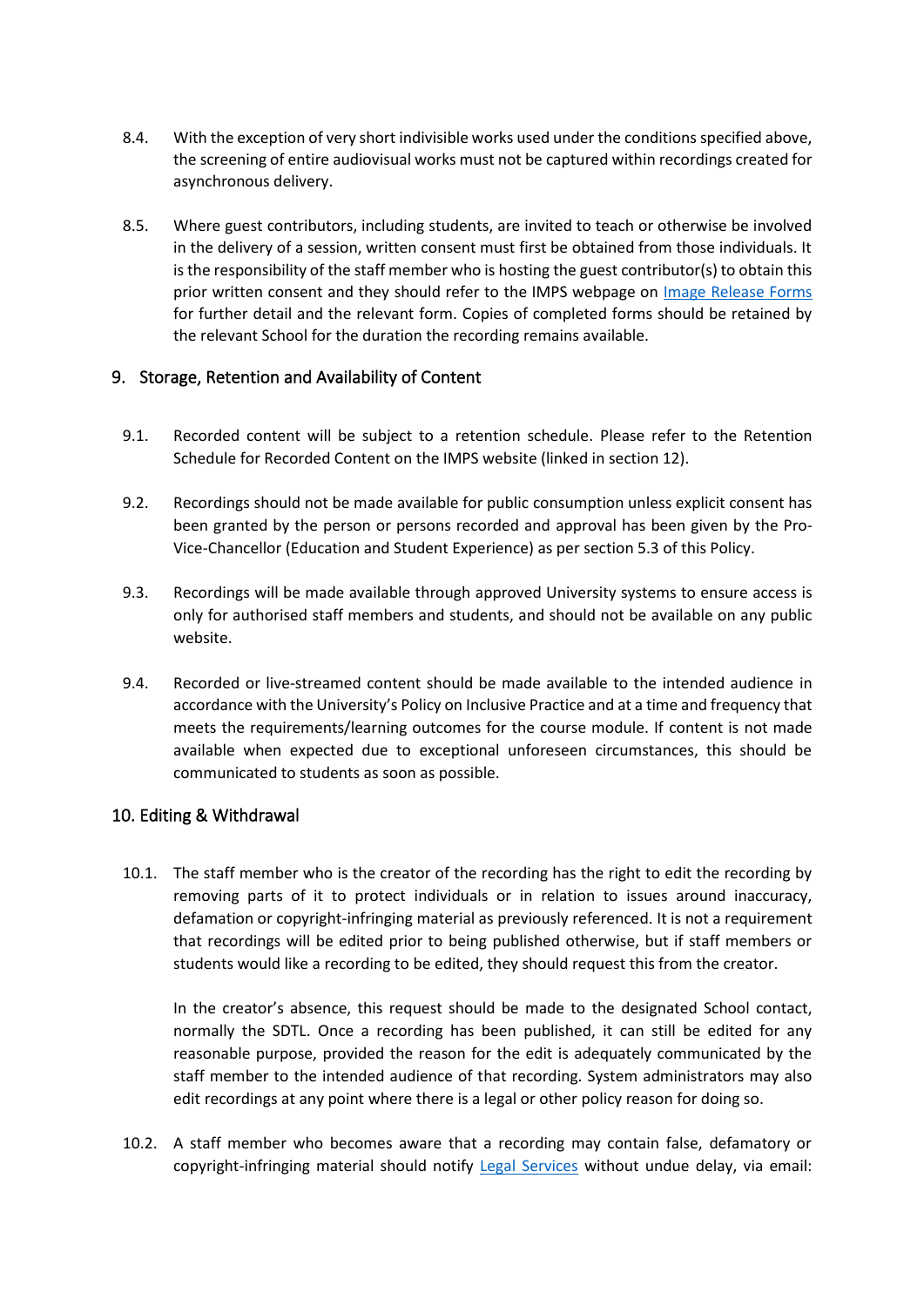[legalservices@reading.ac.uk](mailto:legalservices@reading.ac.uk) or telephone: 0118 378 6742. The University reserves the right to withdraw or edit a recording if necessary. If a staff member is concerned about their own material they should seek further advice from Legal Services, and for further information about what may constitute problematic content in recordings, refer to guidance on publishing audio-visual content from the Information Management and Policy Services (IMPS) webpages.

- 10.3. It may be legally necessary for the University to edit recordings where it has upheld requests regarding recorded content, such as complaints regarding the infringement of third-party intellectual property, or for the exercising of rights to access and erase recorded content. If members of staff receive any such requests they should, in the first instance, forward them to imps@reading.ac.uk. IMPS (and/or Legal Services) will assess whether there are legal grounds to uphold such requests. In such circumstances, staff members may need to promptly refer content to teams dealing with such requests and/or perform editing of content themselves using University approved tools.
- 10.4. The University retains the rights to withdraw a recording at any time if concern is raised due to potential infringement of copyright, data protection, any other potential legal issue, or public exposure of commercially sensitive information and that concern has been reviewed by Legal Services.

# <span id="page-7-0"></span>11. Ownership and Review of Policy

#### 11.1.

This Policy is effective from the date approved in section 12 below and will be reviewed by the Sub-Committee on the Delivery and Enhancement of Learning and Teaching.

#### <span id="page-7-1"></span>12. Document Control

| Date Approved:                                                 | 6 July 2021                                                                                                                        |
|----------------------------------------------------------------|------------------------------------------------------------------------------------------------------------------------------------|
| <b>Policy Effective From:</b>                                  | 2021/22                                                                                                                            |
| Next Review:                                                   | Summer 2022                                                                                                                        |
| <b>Approving Authority:</b>                                    | <b>UBTLSE and University Executive Board</b>                                                                                       |
| Consultation:                                                  | Legal Services<br>RUSU<br><b>IMPS</b><br>Learning Capture Policy Group                                                             |
| Responsible for Policy<br>Maintenance & Review                 | Sub-Committee on the Delivery and Enhancement of Learning and Teaching                                                             |
| Related Policies,<br>Procedures, Guidelines<br>and Regulations | Retention Schedule for Recorded Content (IMPS)<br>https://www.reading.ac.uk/imps/-<br>/media/77a6fb4a0640490aa03aa49b4cbd2787.ashx |